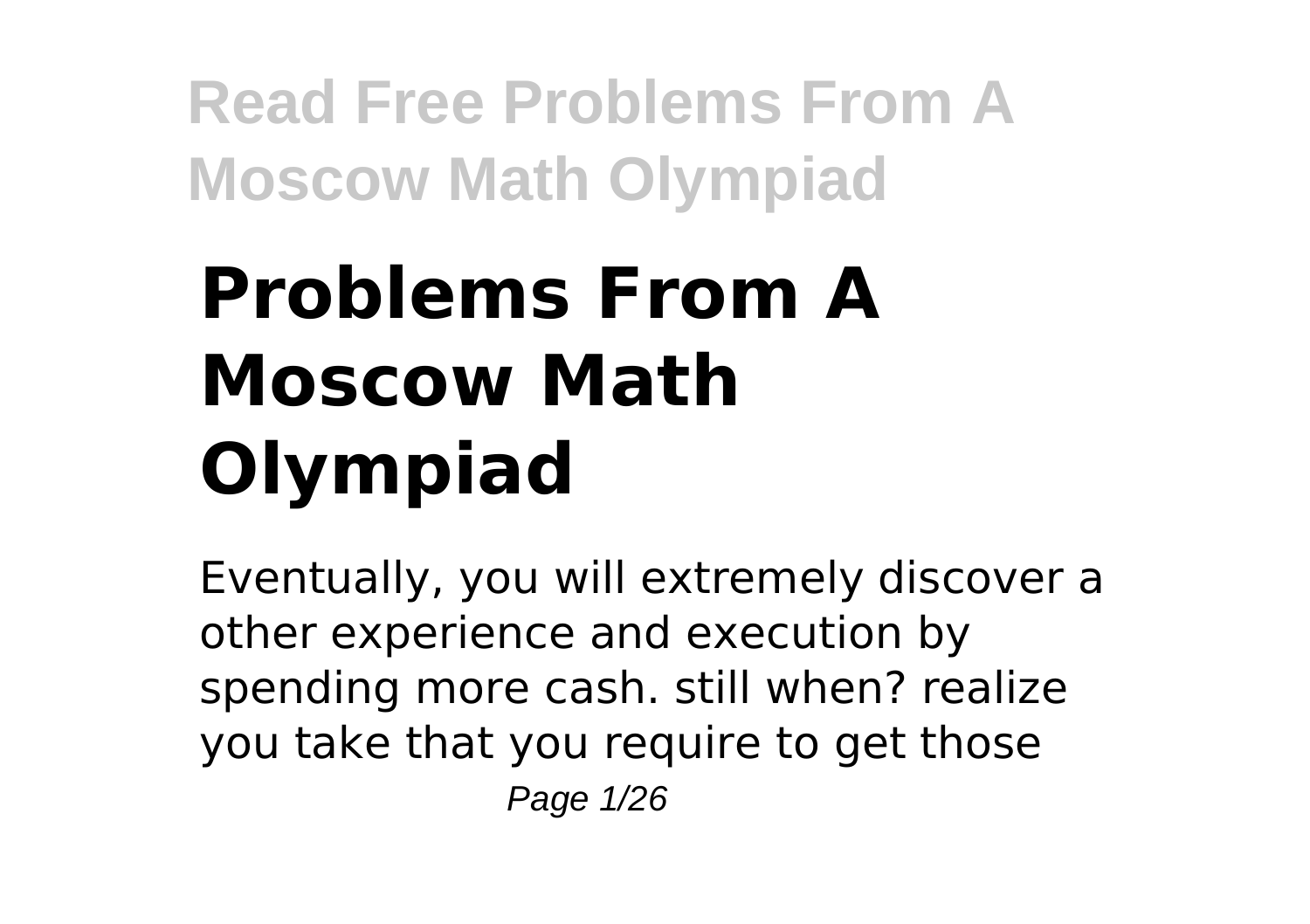every needs afterward having significantly cash? Why don't you try to get something basic in the beginning? That's something that will lead you to understand even more re the globe, experience, some places, considering history, amusement, and a lot more?

It is your entirely own times to feint

Page 2/26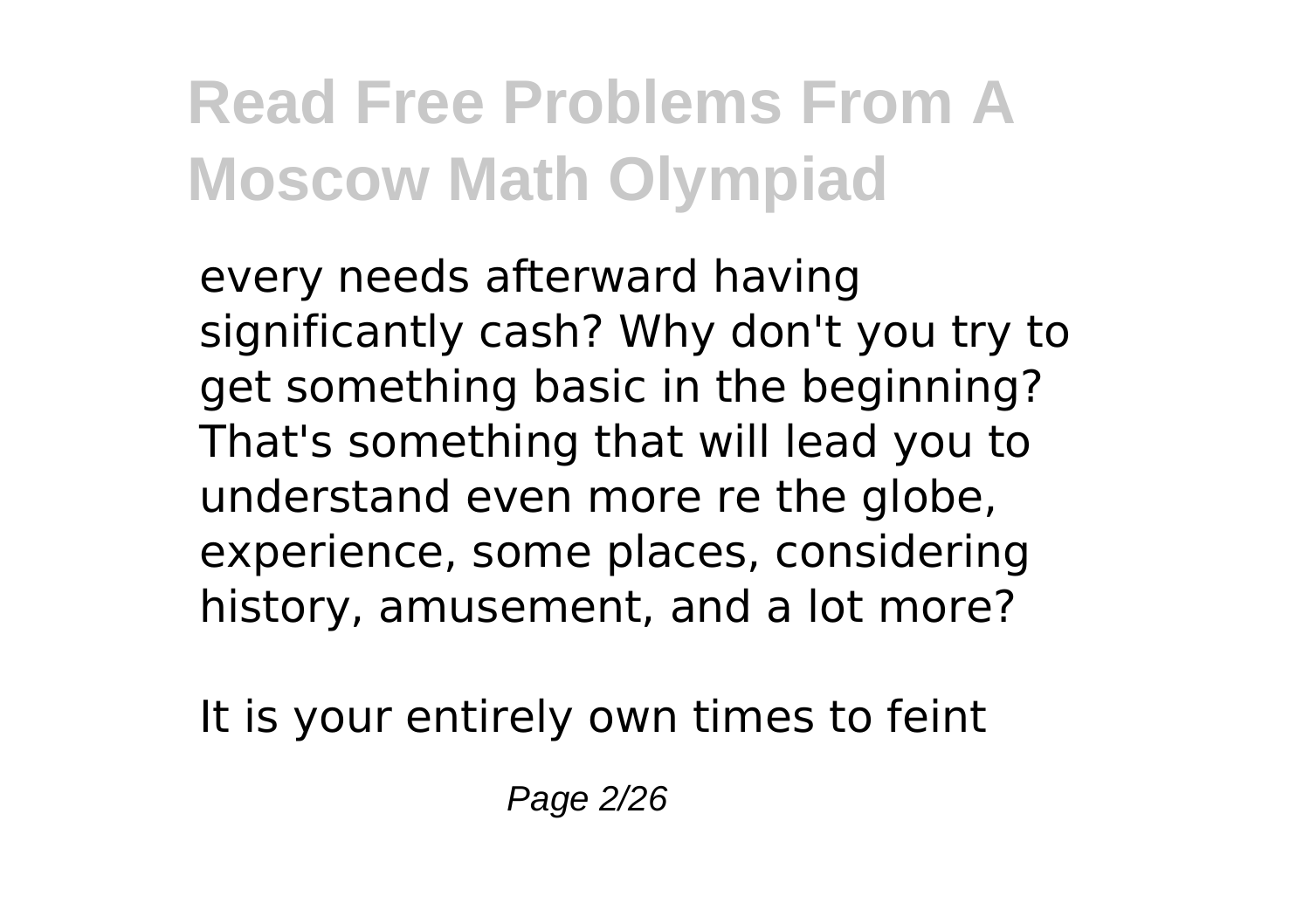reviewing habit. in the midst of guides you could enjoy now is **problems from a moscow math olympiad** below.

Nook Ereader App: Download this free reading app for your iPhone, iPad, Android, or Windows computer. You can get use it to get free Nook books as well as other types of ebooks.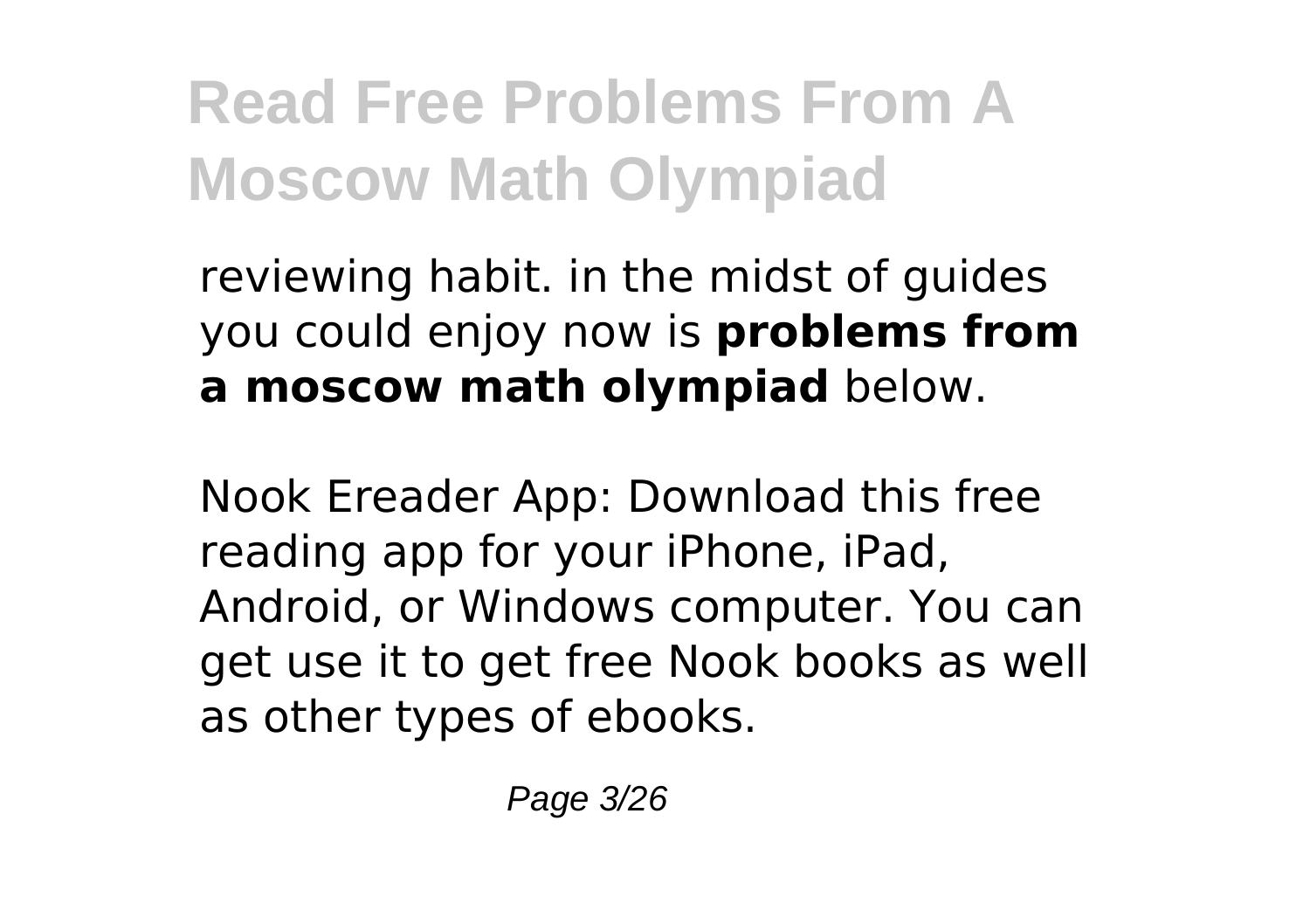#### **Problems From A Moscow Math** Problems From the Moscow Math Circle1 Problem 1. A beaker filled to the brim with water weighs 5 pounds, while the same beaker filled halfway weighs 3.25 pounds. How many pounds of water can the beaker hold? Problem 2. Which is greater, 333333 x 444444 or 222222 x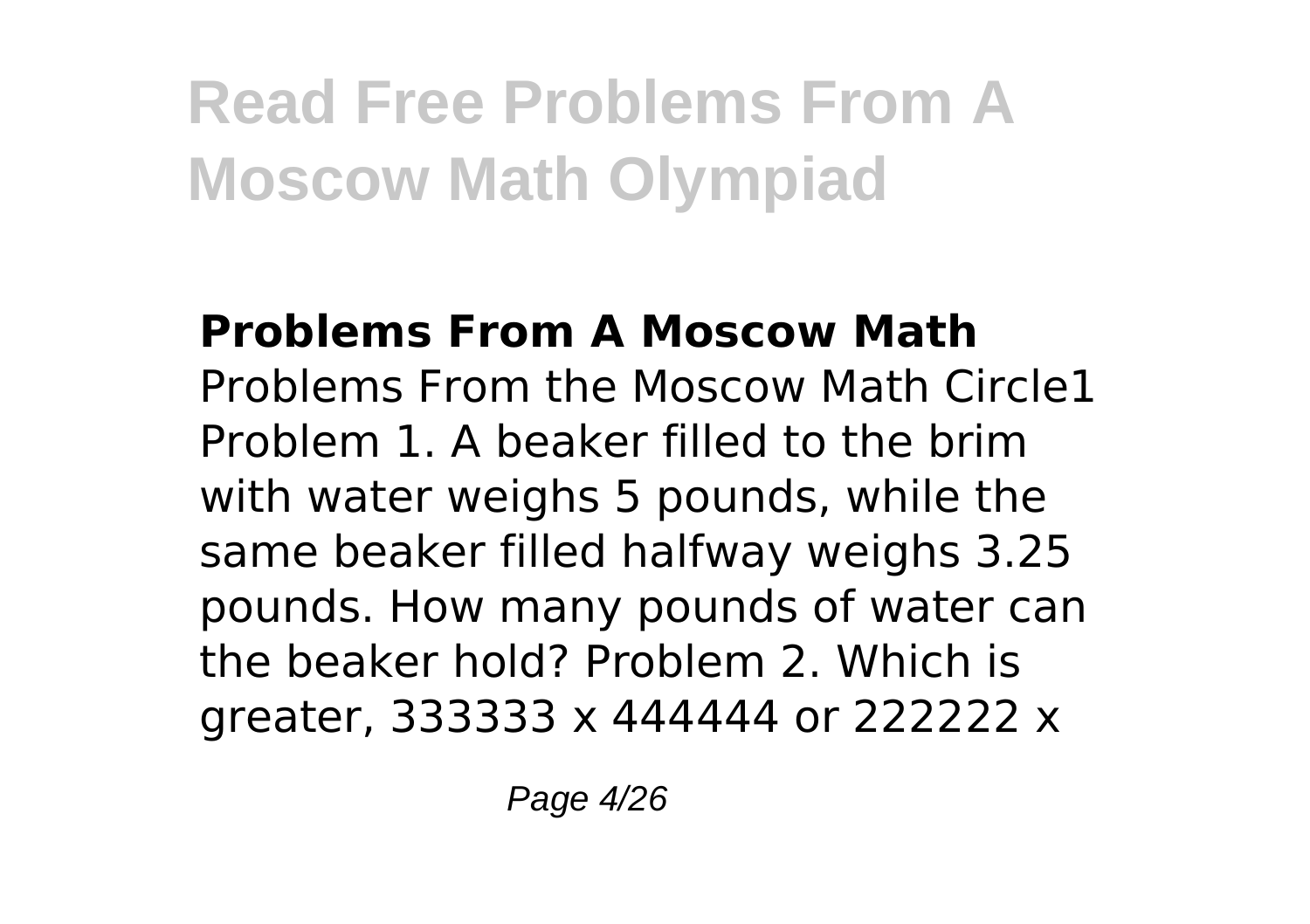666667? By how much? Problem 3.

### **Problems From the Moscow Math Circle1**

Problems From A Moscow Math Problems From the Moscow Math Circle1 Problem 1. A beaker filled to the brim with water weighs 5 pounds, while the same beaker filled halfway weighs 3.25 pounds. How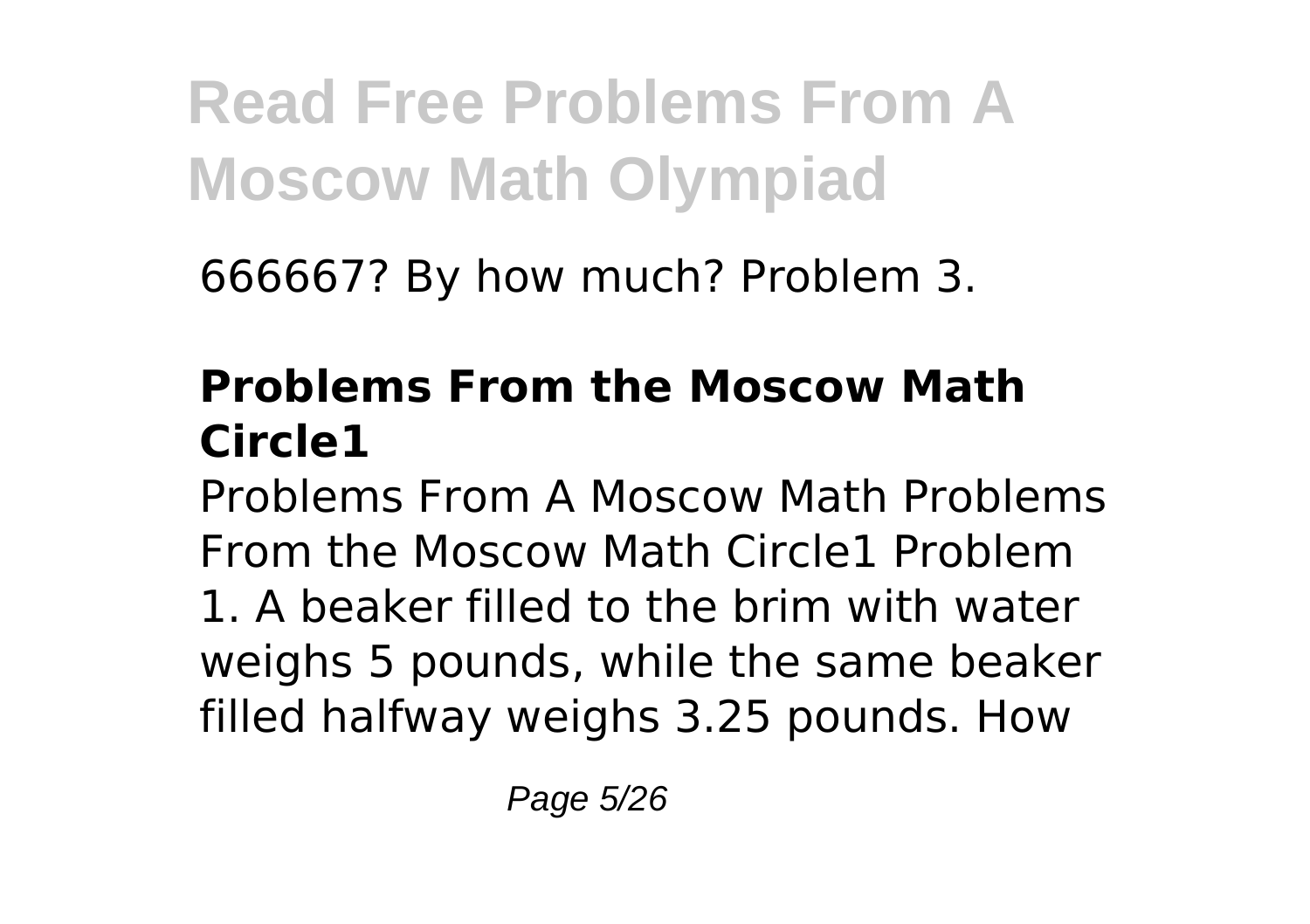many pounds of water can the beaker hold? Problem 2. Which is greater, 333333 x 444444 or 222222 x 666667? By how much? Problem 3. Problems  $From the$ 

#### **Problems From A Moscow Math Olympiad** Problems 1, 19, and 25 of the Moscow

Page 6/26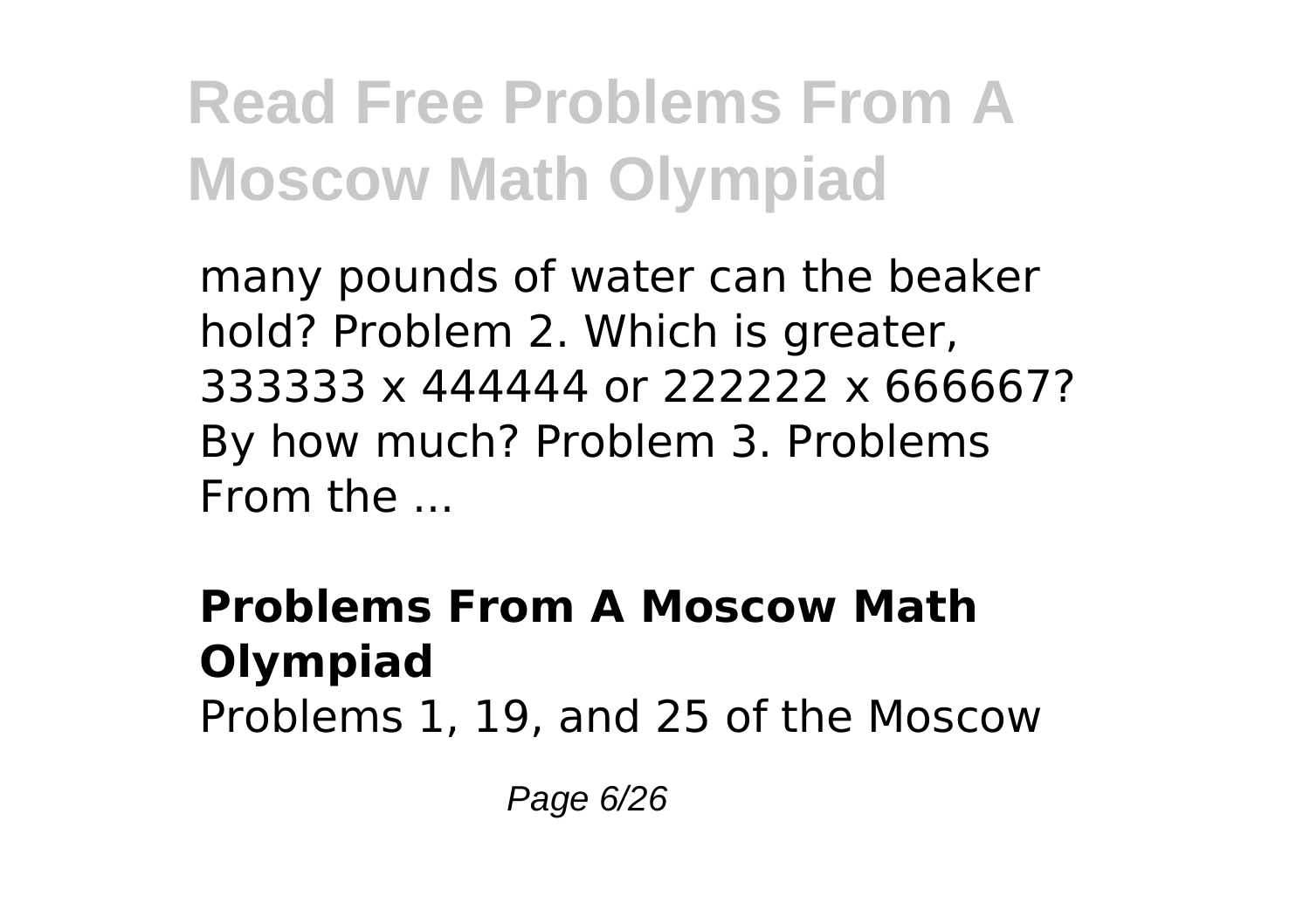Papyrus are Aha problems. For instance problem 19 asks one to calculate a quantity taken 1 and  $\frac{1}{2}$  times and added to 4 to make 10. [1] In other words, in modern mathematical notation one is asked to solve  $3.2x + 4 = 10$  ${\displaystyle {\frac{3}{2}}x+4=10}$ .

#### **Moscow Mathematical Papyrus -**

Page 7/26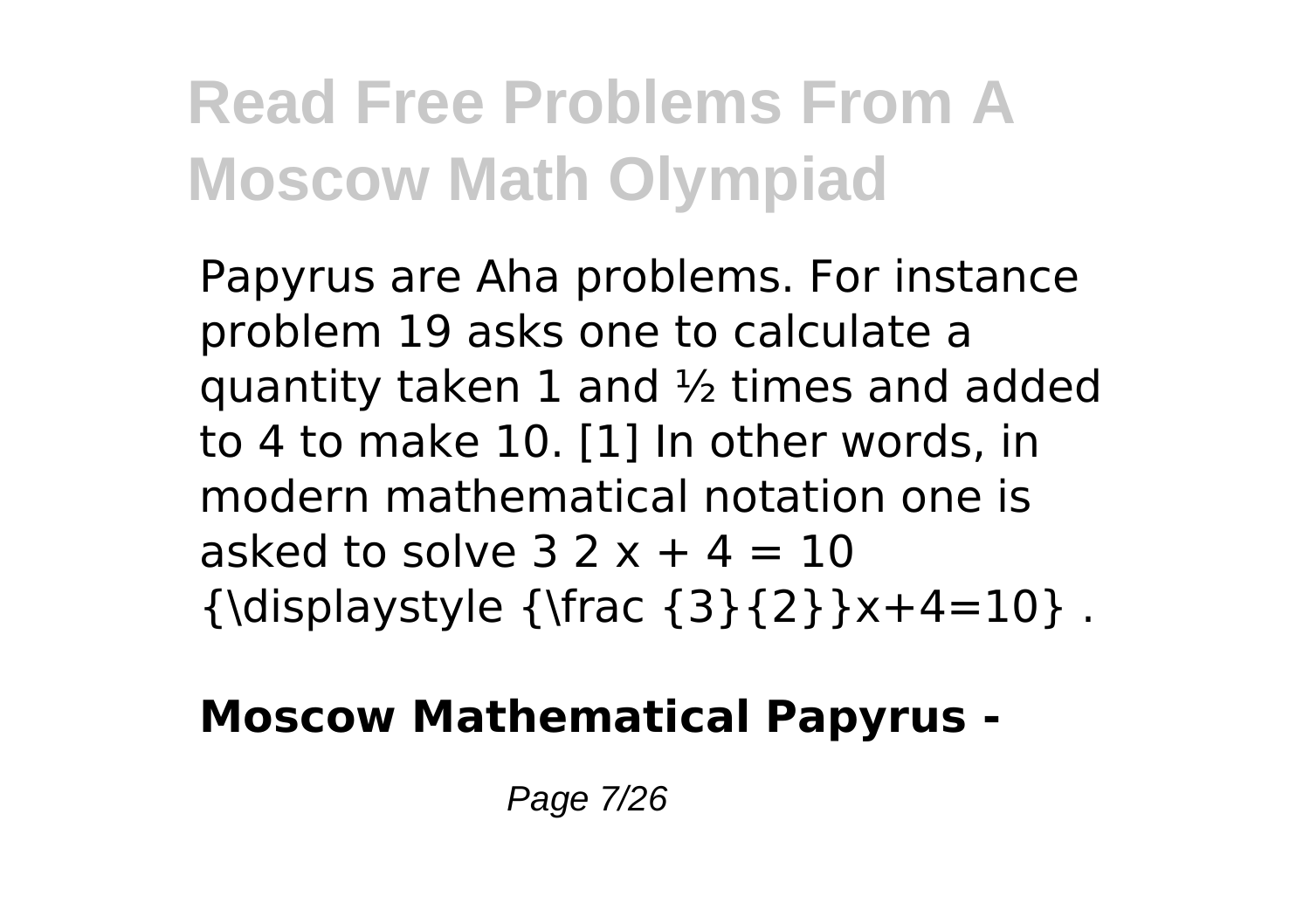### **Wikipedia**

Problem 1: Each cell in a square table contains a number.The sum of the two greatest numbers in each row is a, and the sum of the two greatest numbers in each column is b. Prove that  $a = b$ . Problem 2: Given some m x n table, and some numbers in its fields. You are allowed to change the sign in one row or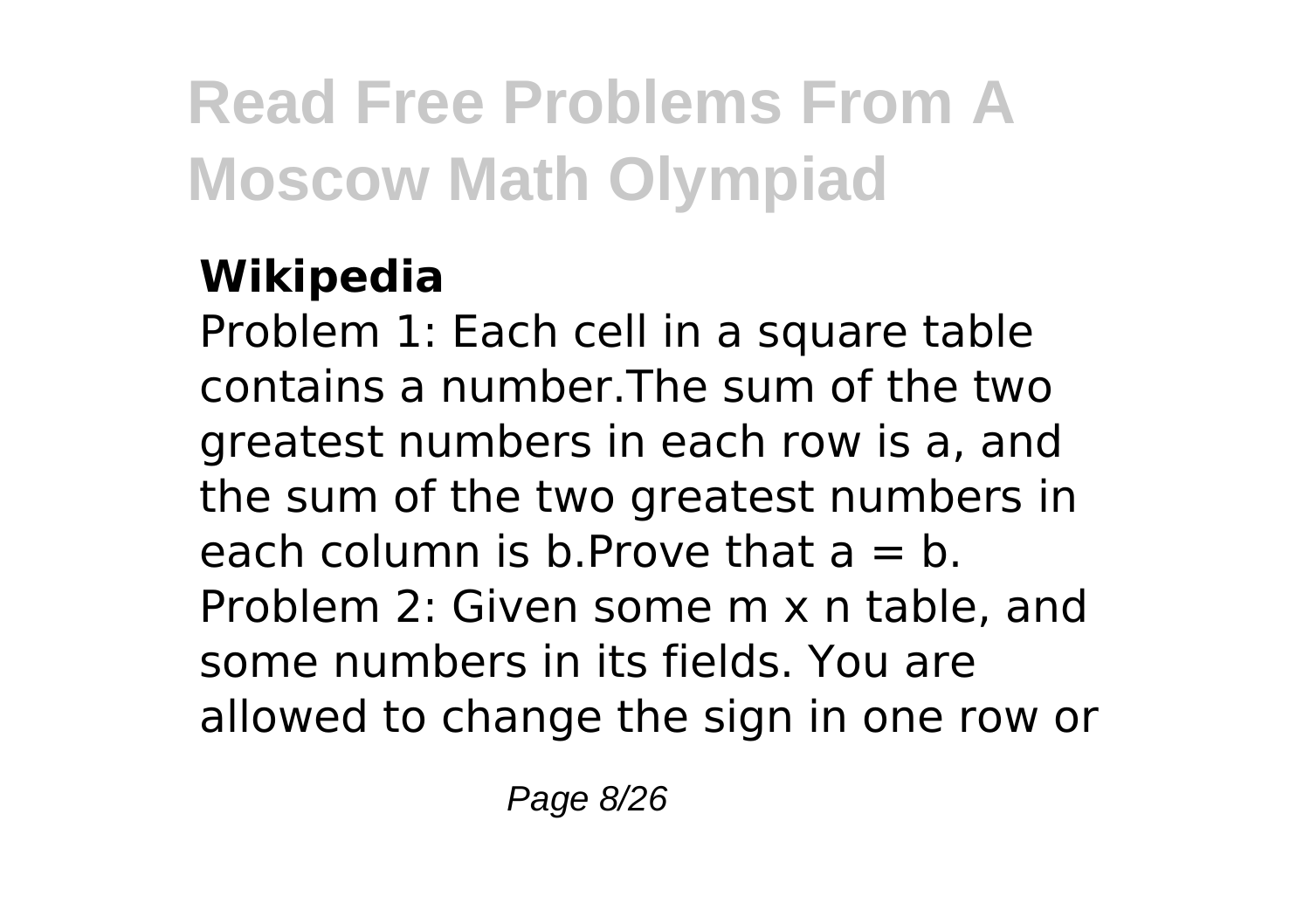one column simultaneously.

### **Moscow Math Olympiad Problems - CSE Blog**

Moscow has a rich tradition of successful math circles, to the extent that many other circles are modeled on them. This book presents materials used during the course of one year in a math circle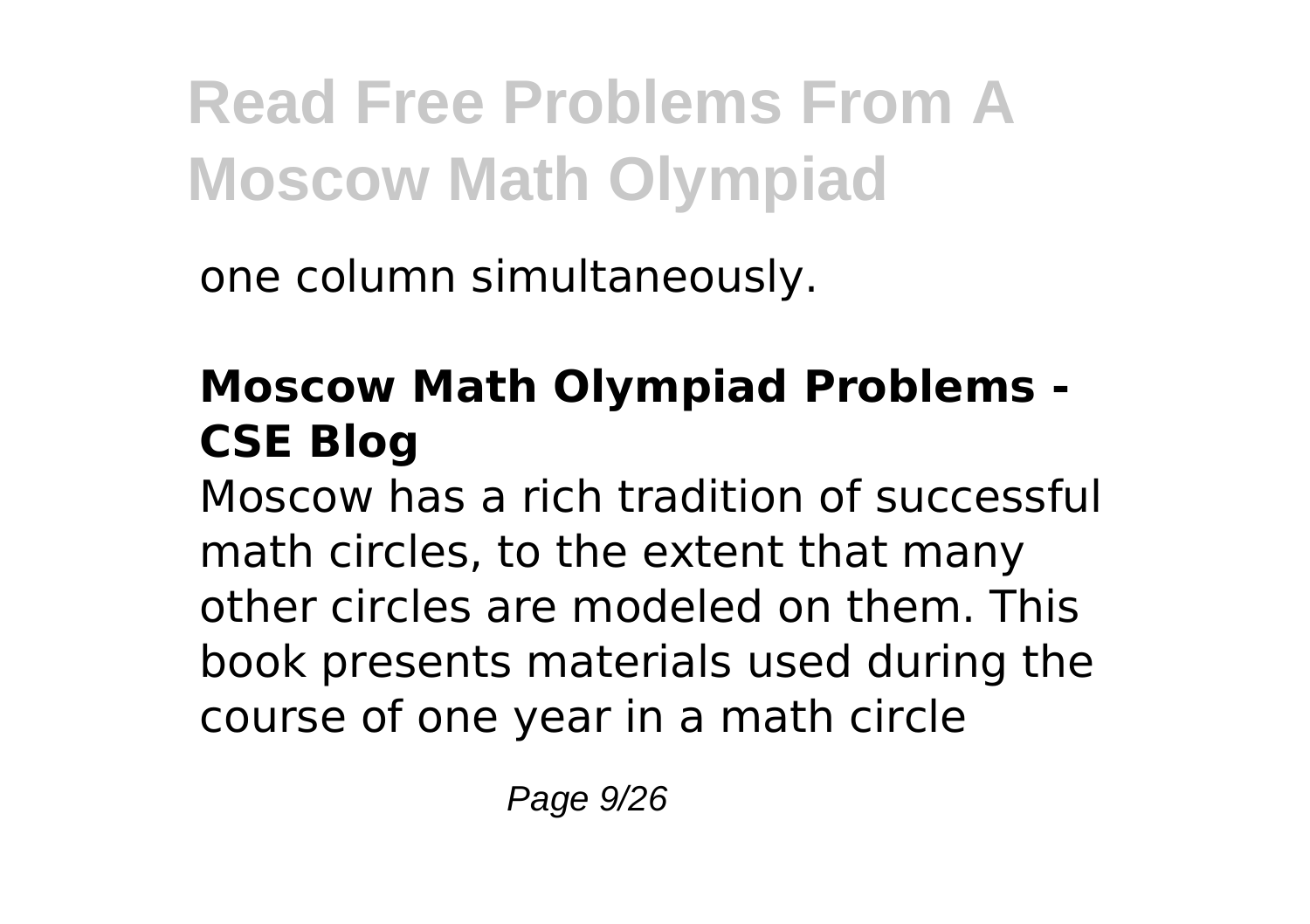organized by mathematics faculty at Moscow State University, and also used at the mathematics magnet school known as Moscow School Number 57.

#### **A Moscow Math Circle: Week-byweek Problem Sets**

To get started finding Problems From A Moscow Math Olympiad , you are right to

Page 10/26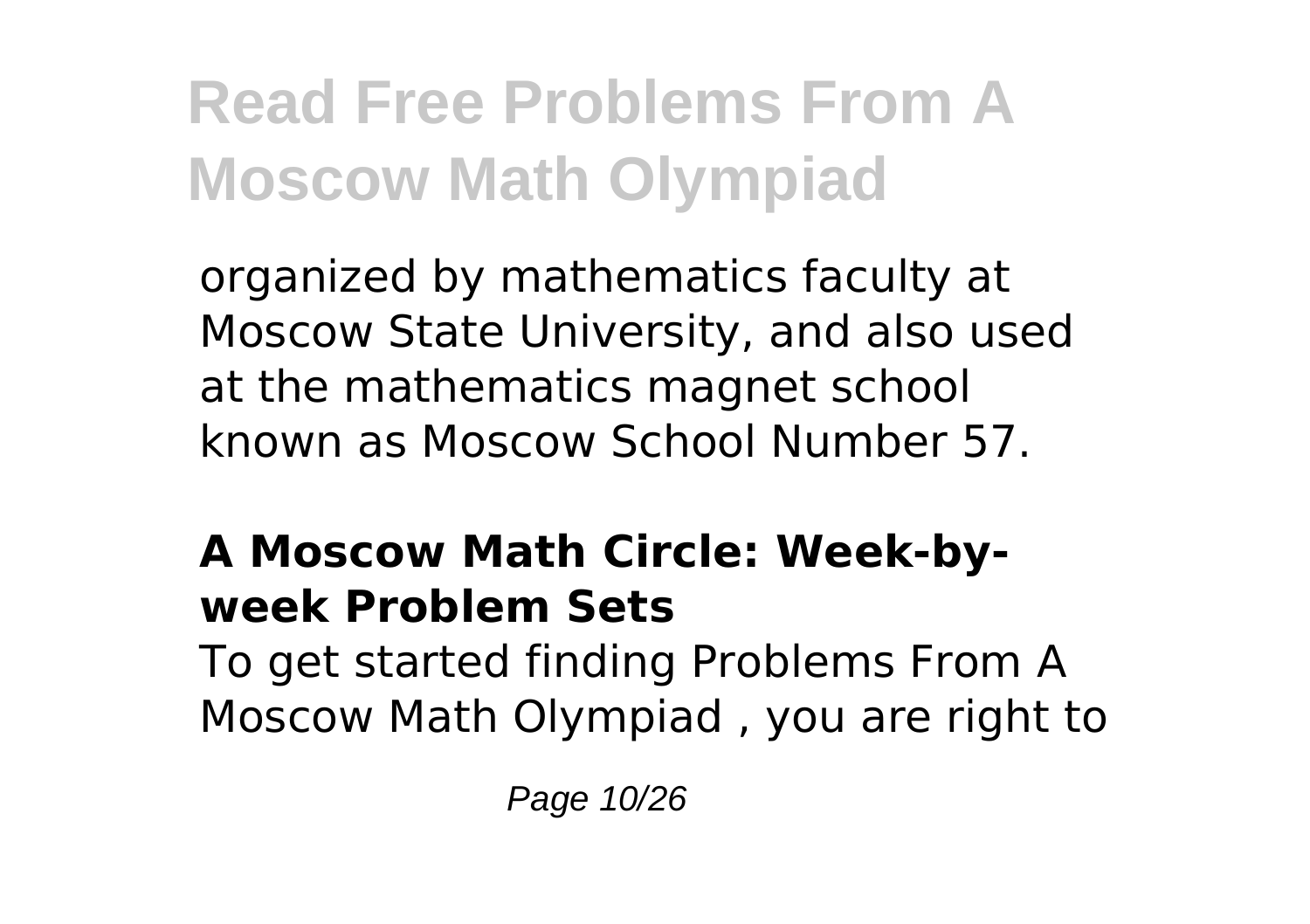find our website which has a comprehensive collection of manuals listed. Our library is the biggest of these that have literally hundreds of thousands of different products represented.

**Problems From A Moscow Math Olympiad | bookstorrents.my.id** This book presents materials used

Page 11/26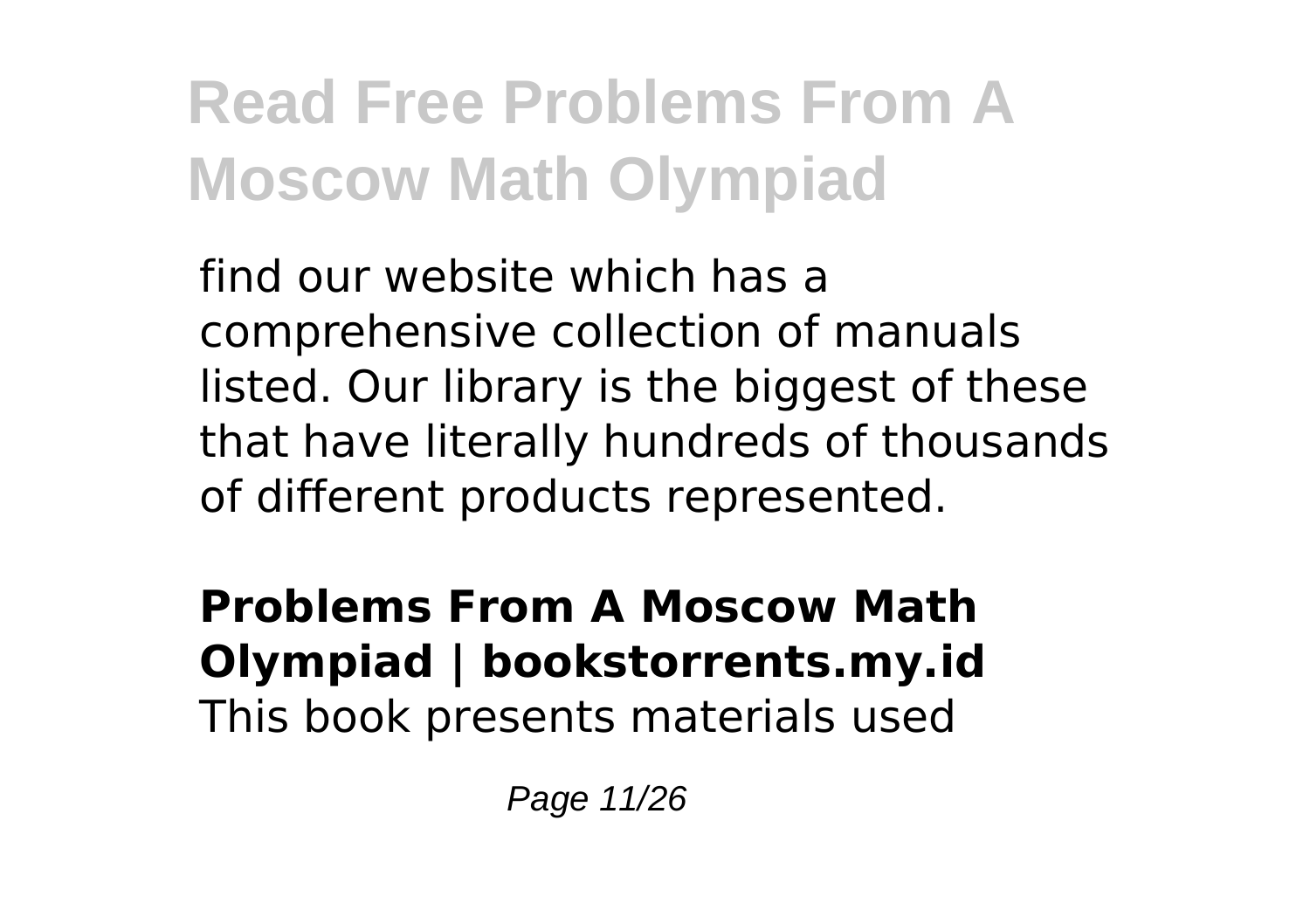during the course of one year in a math circle organized by mathematics faculty at Moscow State University, and also used at the mathematics magnet school known as Moscow School Number 57. Each problem set has a similar structure: it combines review material with a new topic, offering problems in a range of ...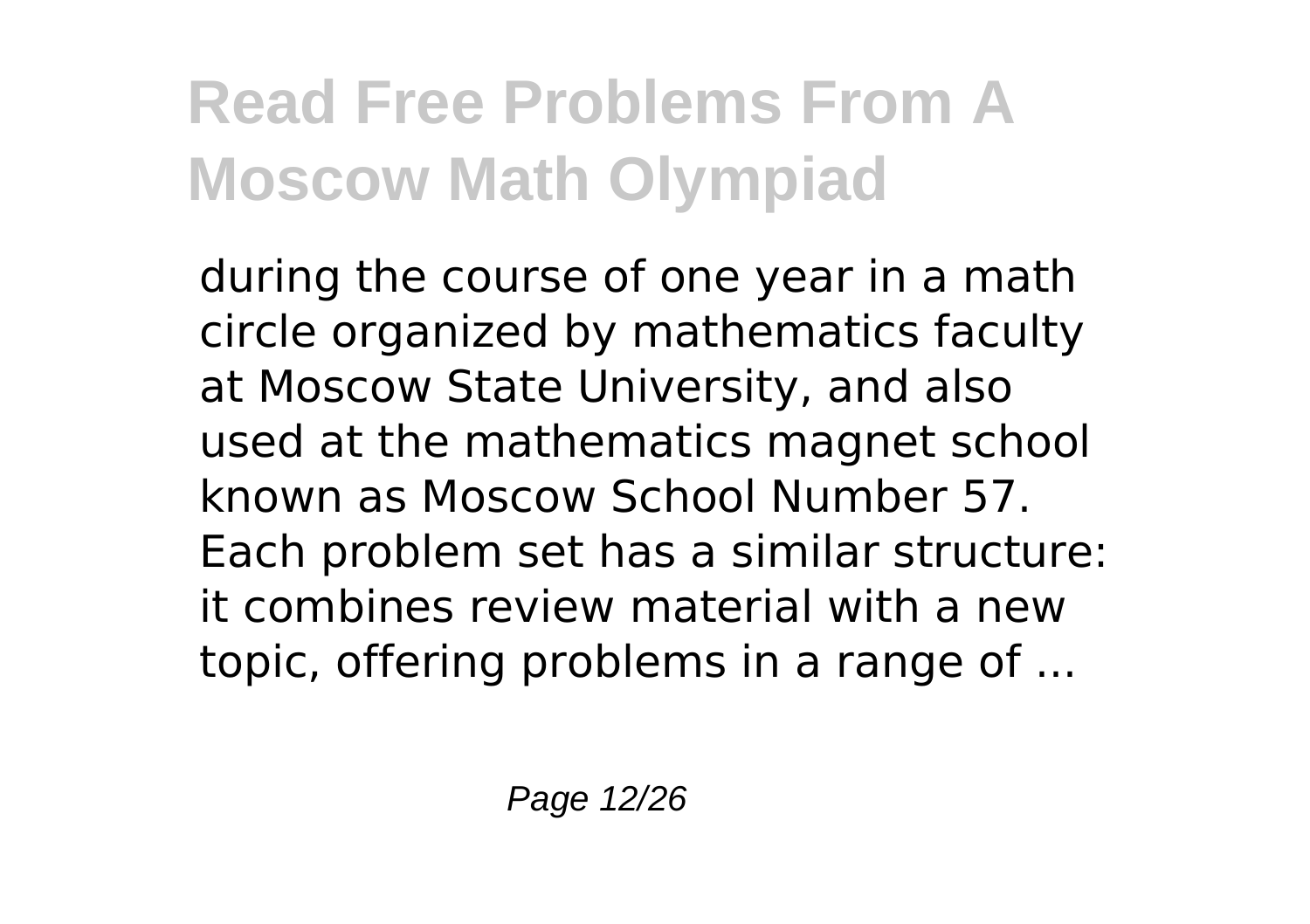#### **A Moscow Math Circle [PDF] Download Full - Read Book Page** File Format: PDF/Adobe Acrobat - Quick View book, you will find many math problems, ranging from simple to challenging problems. (1995 Russian Math Olympiad) Is it possible to find three quadratic ...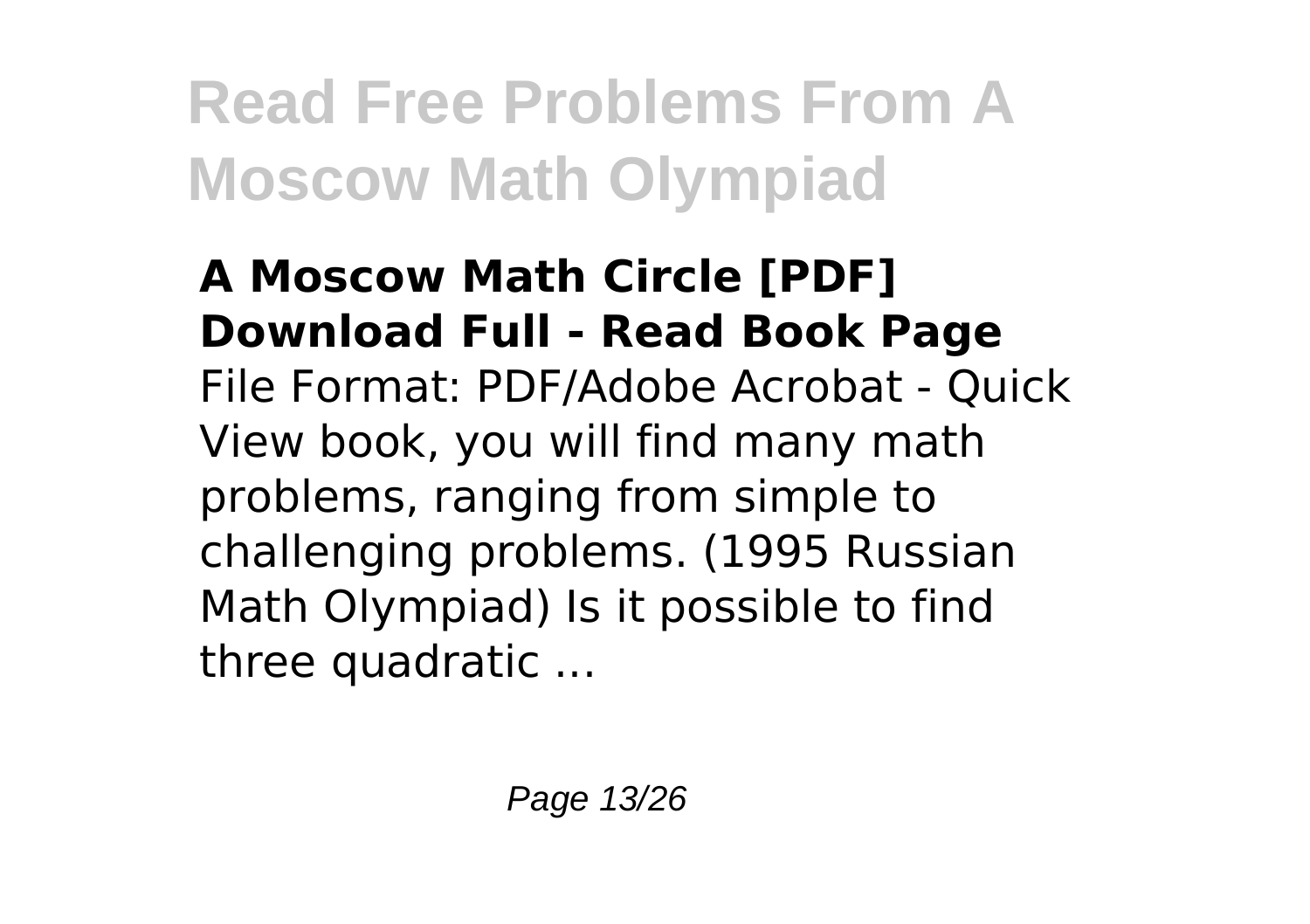**Mathematics Is Fun: russian olympiad mathematics problem list** Moscow has a rich tradition of successful math circles, to the extent that many other circles are modeled on them. This book presents materials used during the course of one year in a math circle organized by mathematics faculty at Moscow State University, and also used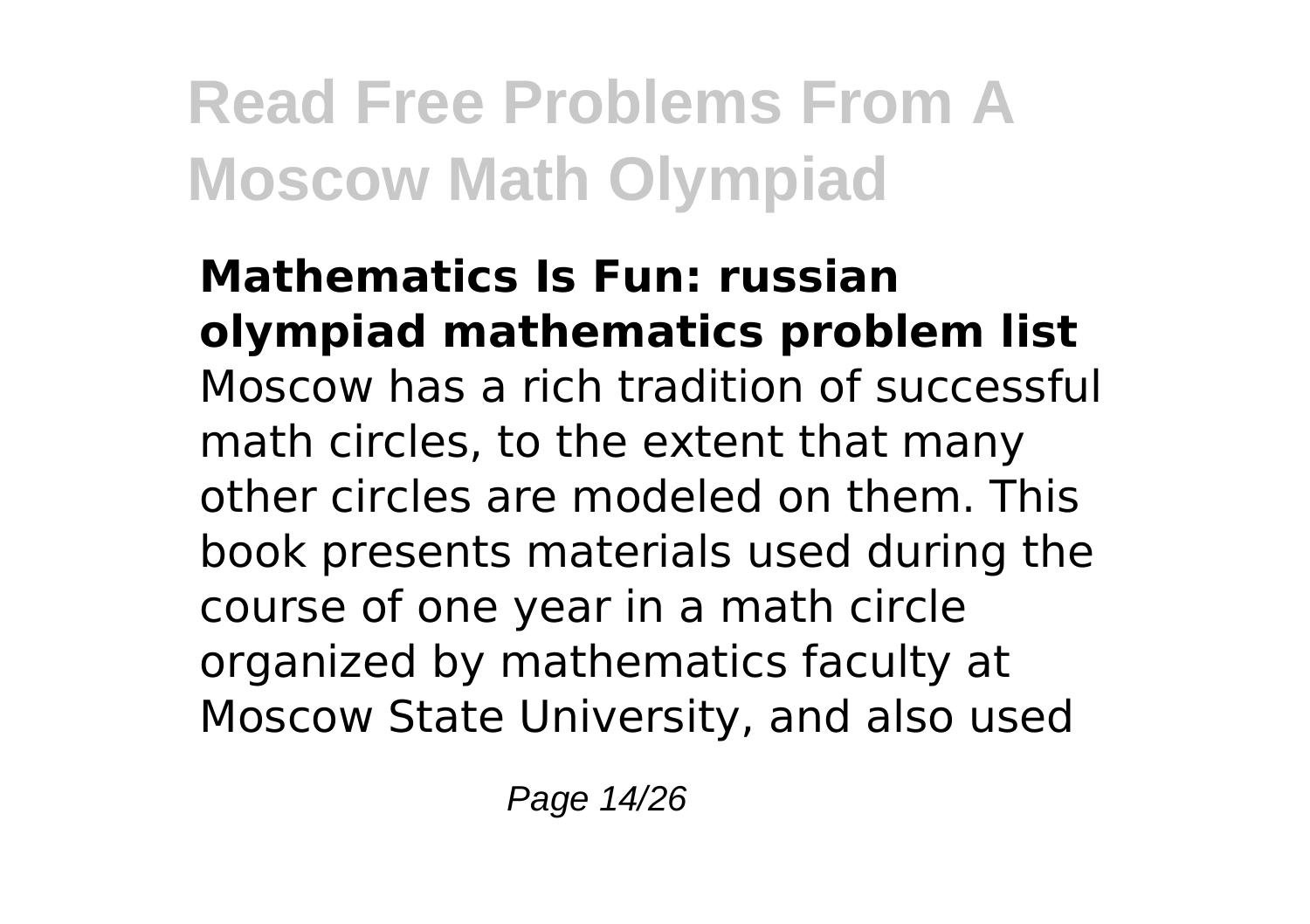at the mathematics magnet school known as Moscow School Number 57.

#### **Amazon.com: A Moscow Math Circle: Week-by-Week Problem ...**

The faculty conducts research on the widest range of fundamental and applied problems of modern mathematics. Moscow University is a source of highly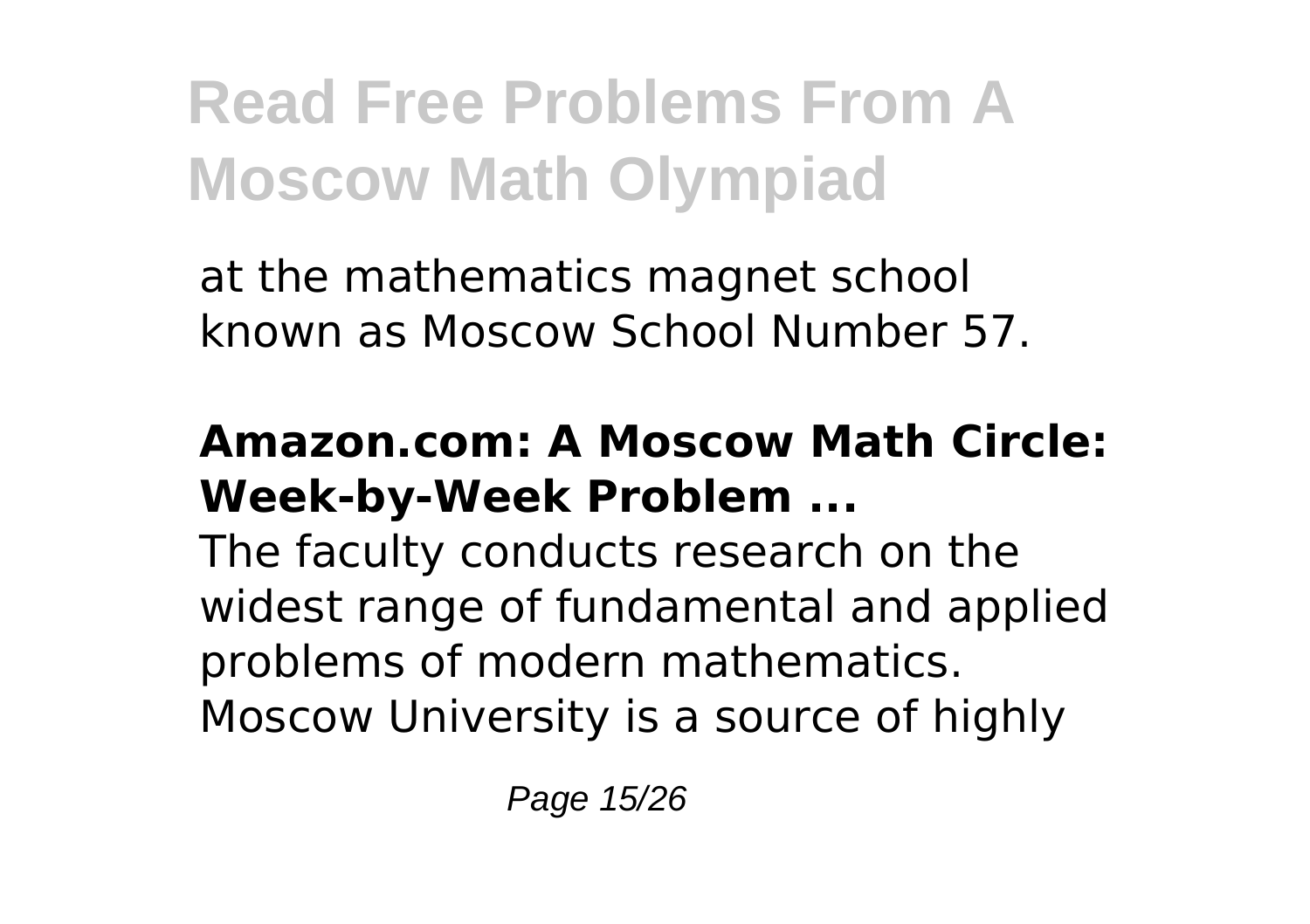qualified mathematical personnel for the mathematical centers of Russia and the world; in particular, the vast majority of employees of Moscow mathematical centers are graduates of Moscow State

#### **Moscow Center for Fundamental and Applied Mathematics**

...

Page 16/26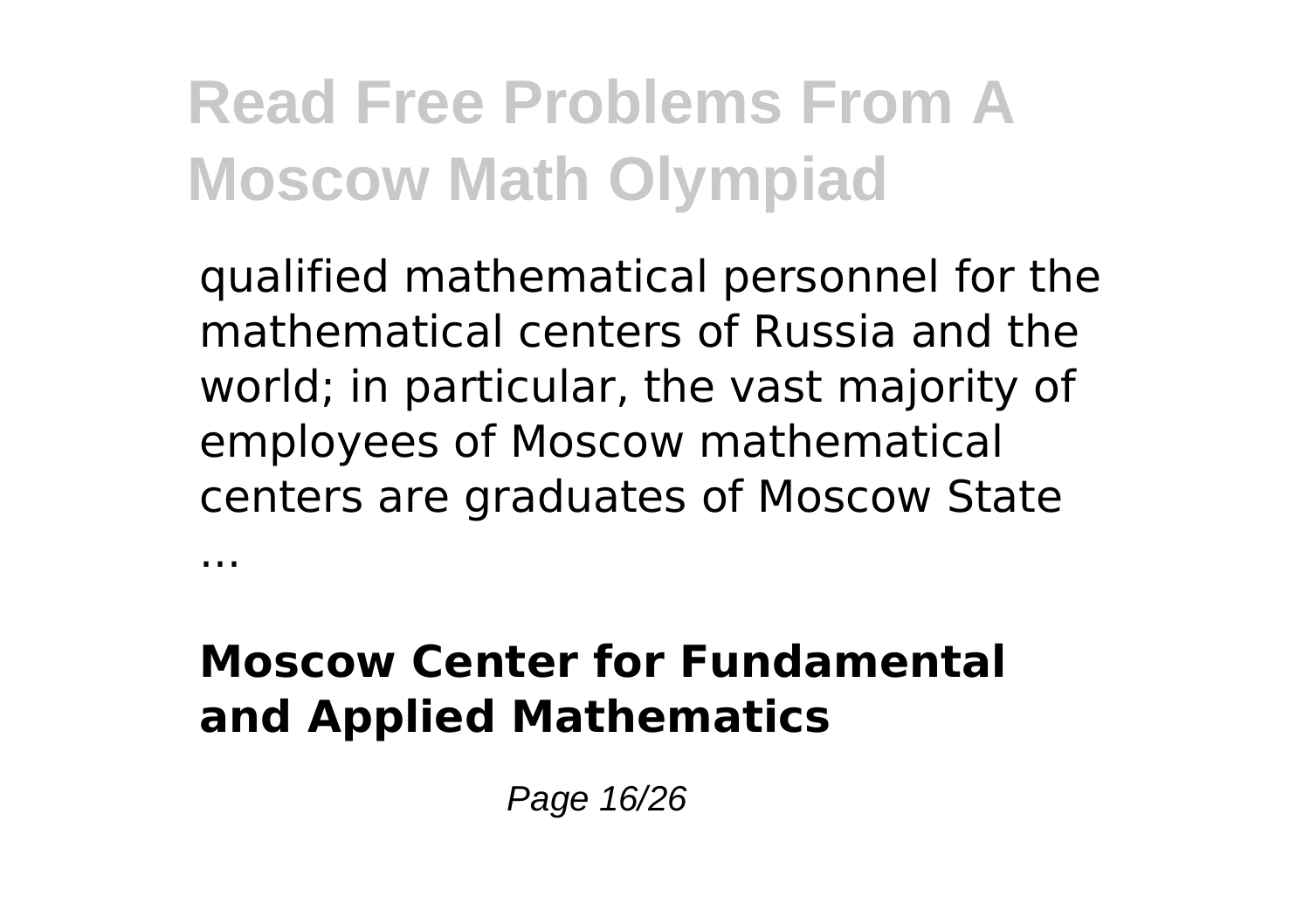Here is Problem 29 from the 20th Moscow University Mathematics Olympiad (1957) intentended for the 8th grade which is an equivalent of the US middle or junior high school. The existence of three distinct numbers that satisfy the system would amount to an iterative 3-cycle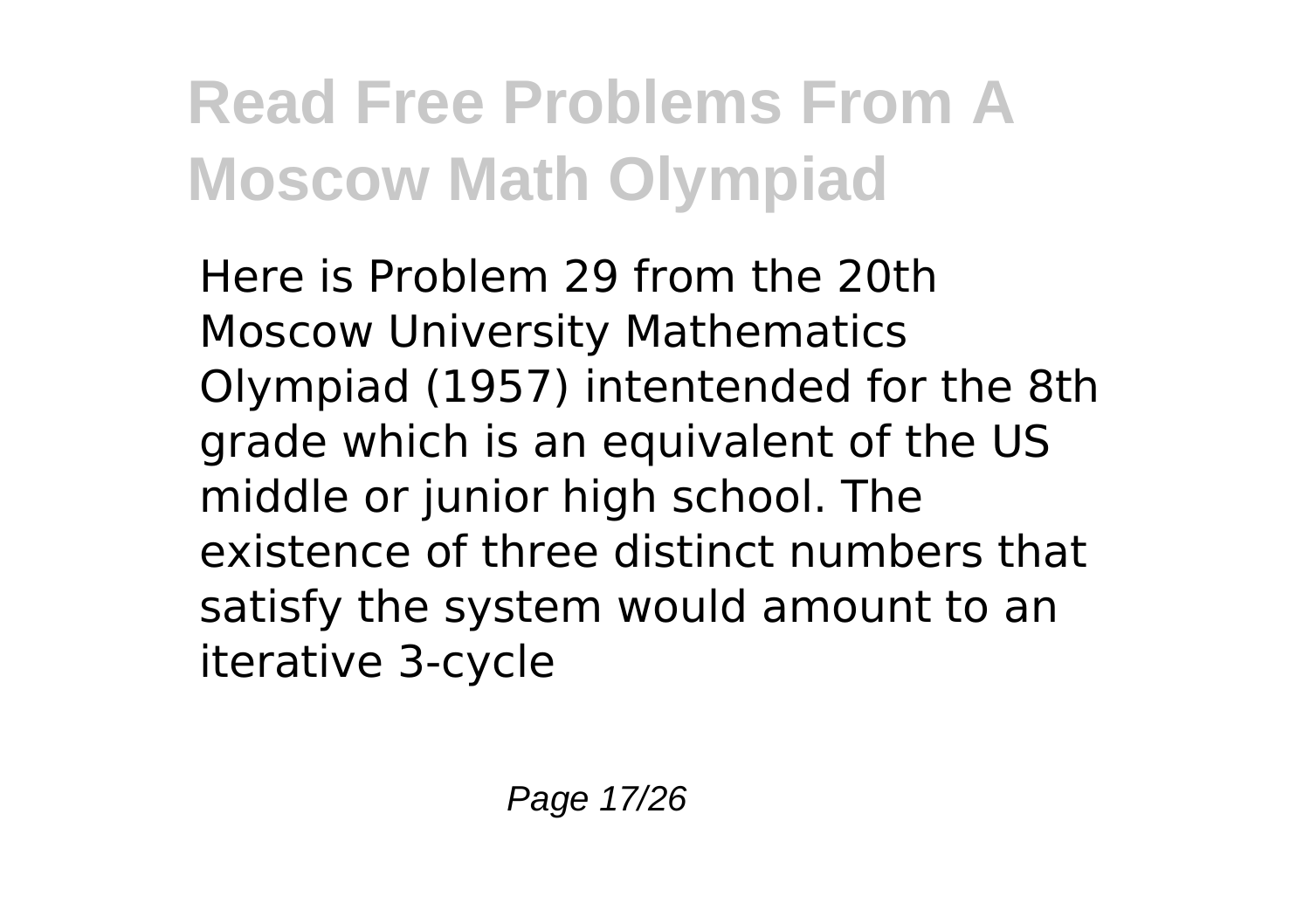### **A Middle School Problem from a Moscow Olympiad**

Problem 15. The lengths of all angle bisectors in a given triangle are less than 1. Prove that its area is  $\leq$  (3 1/2)/3. Problem 16 (I have no solution for this problem! Update: I received an elegant solution for this problem from Carole Black in March 2006.).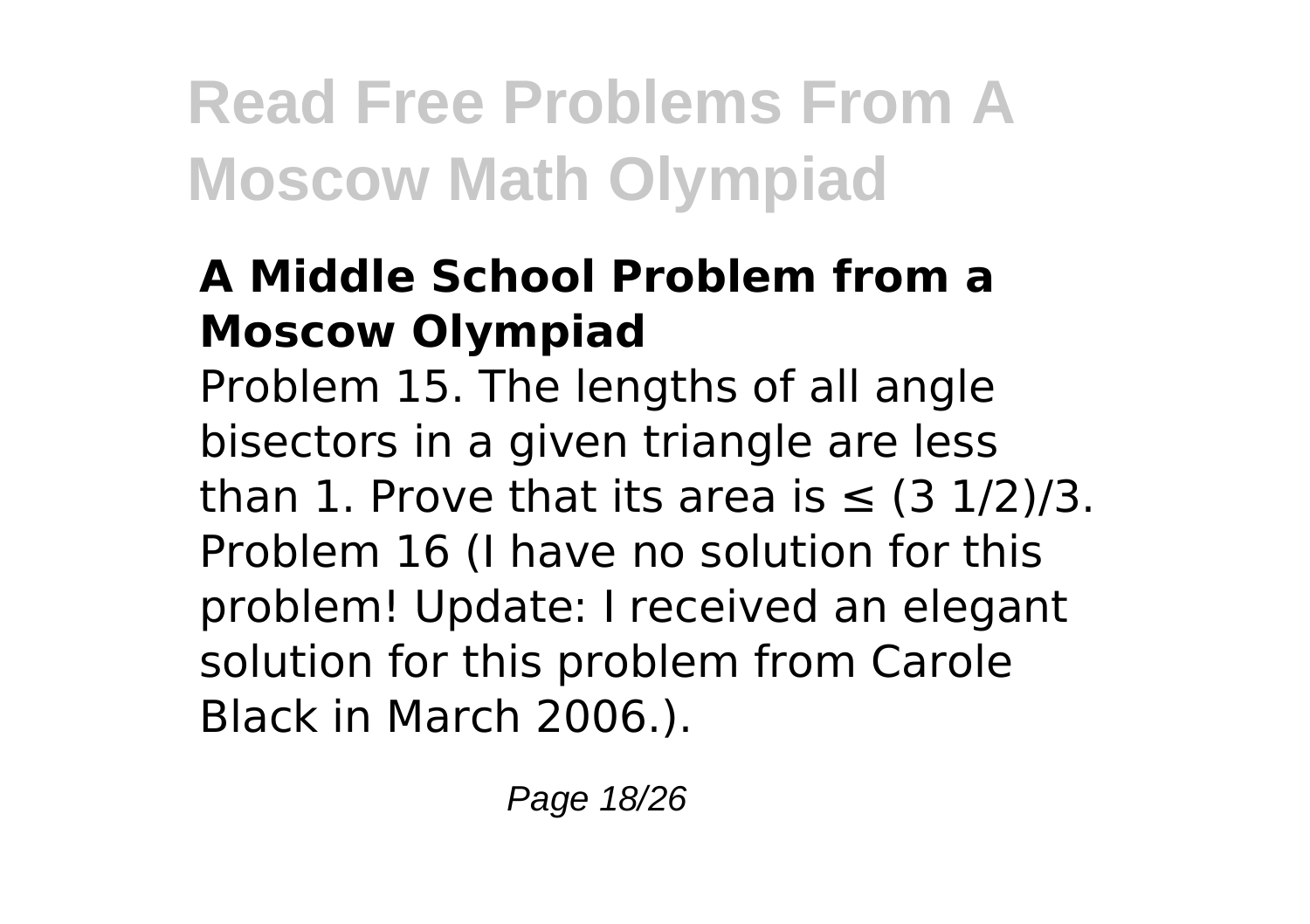### **Main list of math coffin problems - Tanya Khovanova**

Lectures on Mathematics have been given at Moscow University since its opening in 1755. The Department of Physics and Mathematics was first mentioned in the 1804 Charter. By the beginning of the 20th century the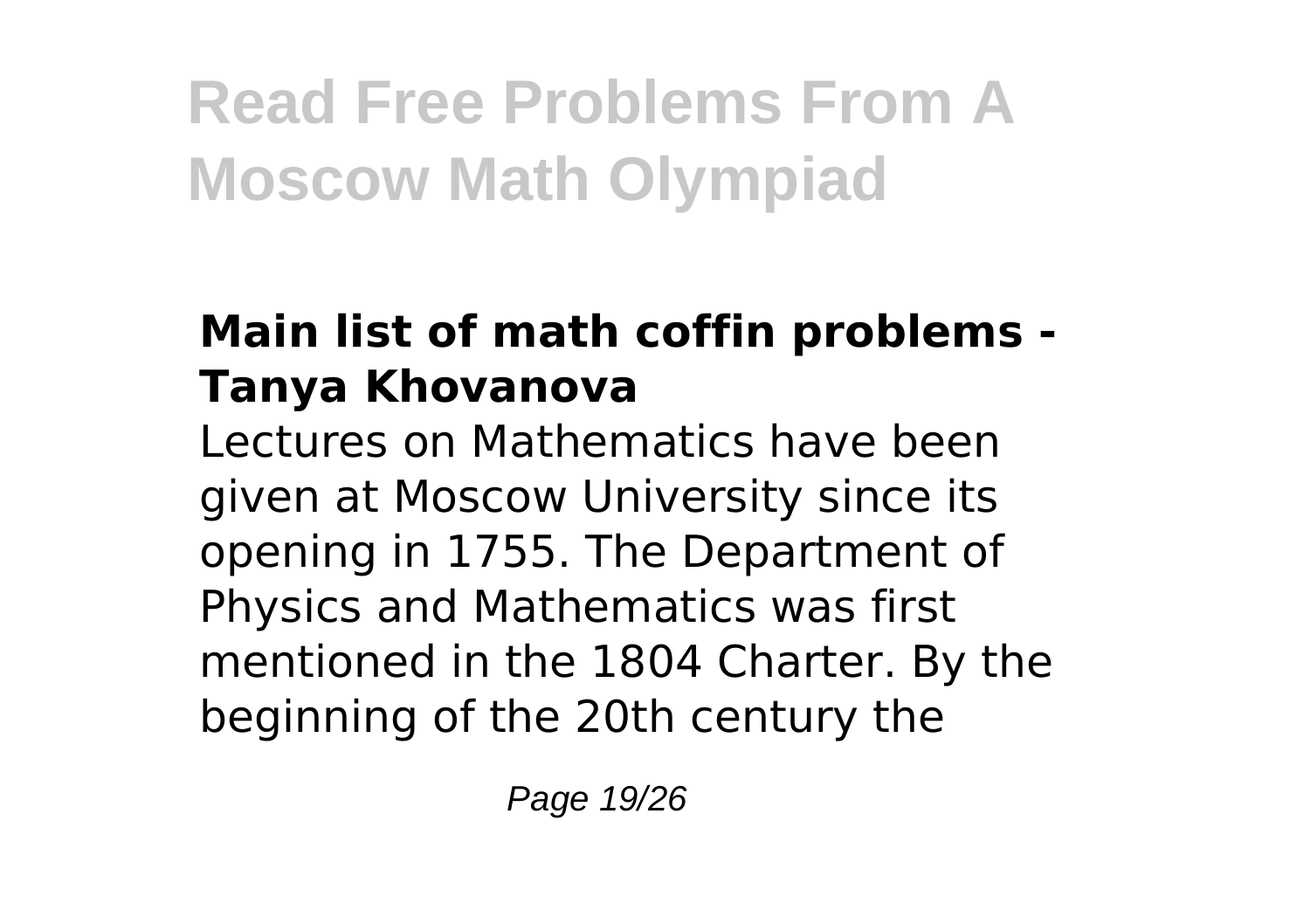Moscow University school of mathematics became world-known.

#### **Faculty of Mechanics and Mathematics**

The Moscow Puzzles: 359 Mathematical Recreations (Dover Recreational Math) Paperback – Illustrated, April 10, 1992 by Boris A. Kordemsky (Author) 4.5 out of 5

Page 20/26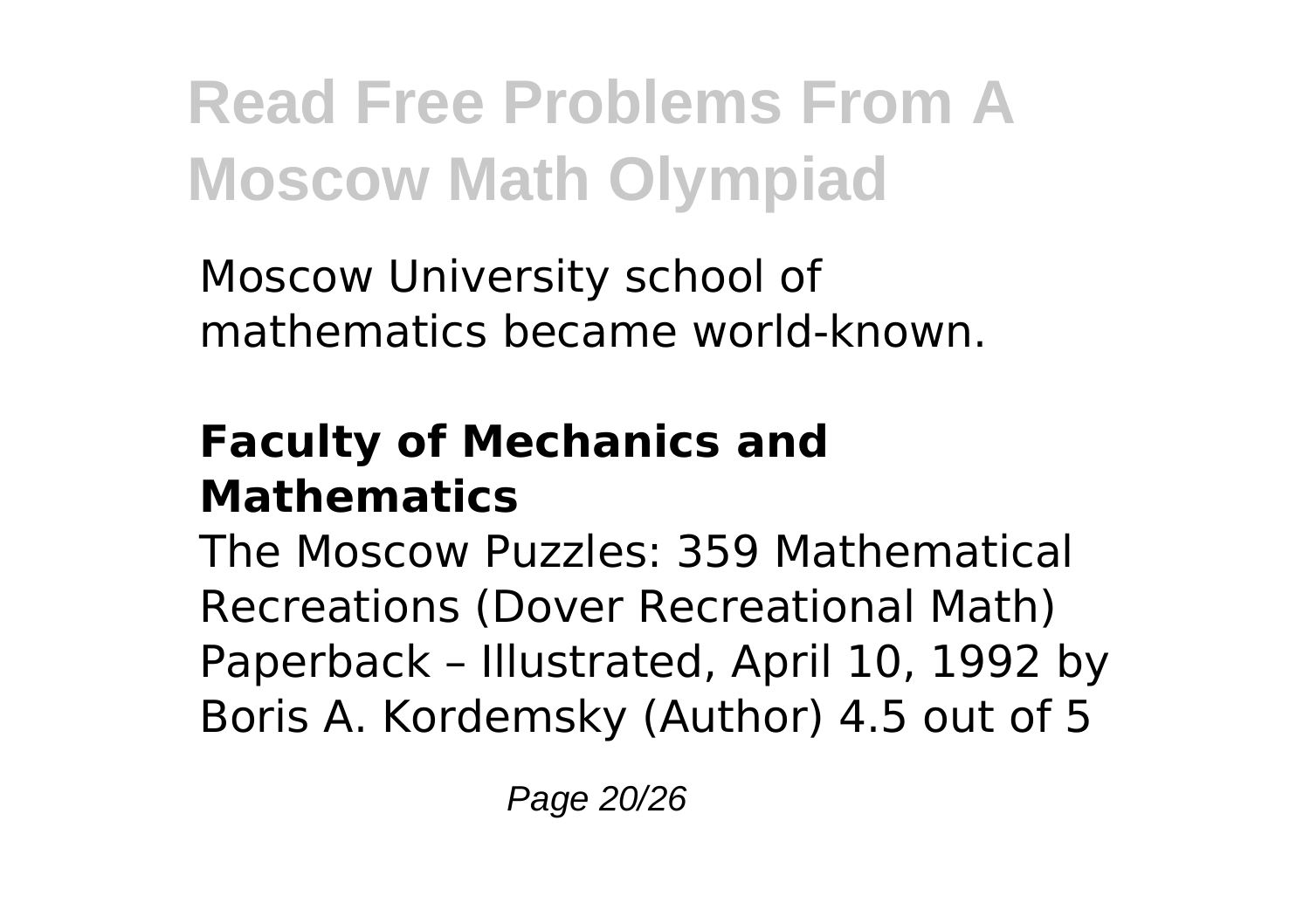stars 402 ratings

**The Moscow Puzzles: 359 Mathematical Recreations (Dover ...** On December 2, 2020 at 18.30, a joint meeting of the seminar "Time, chaos and mathematical problems" and the Moscow Center for Fundamental and Applied Mathematics will take place in a

Page 21/26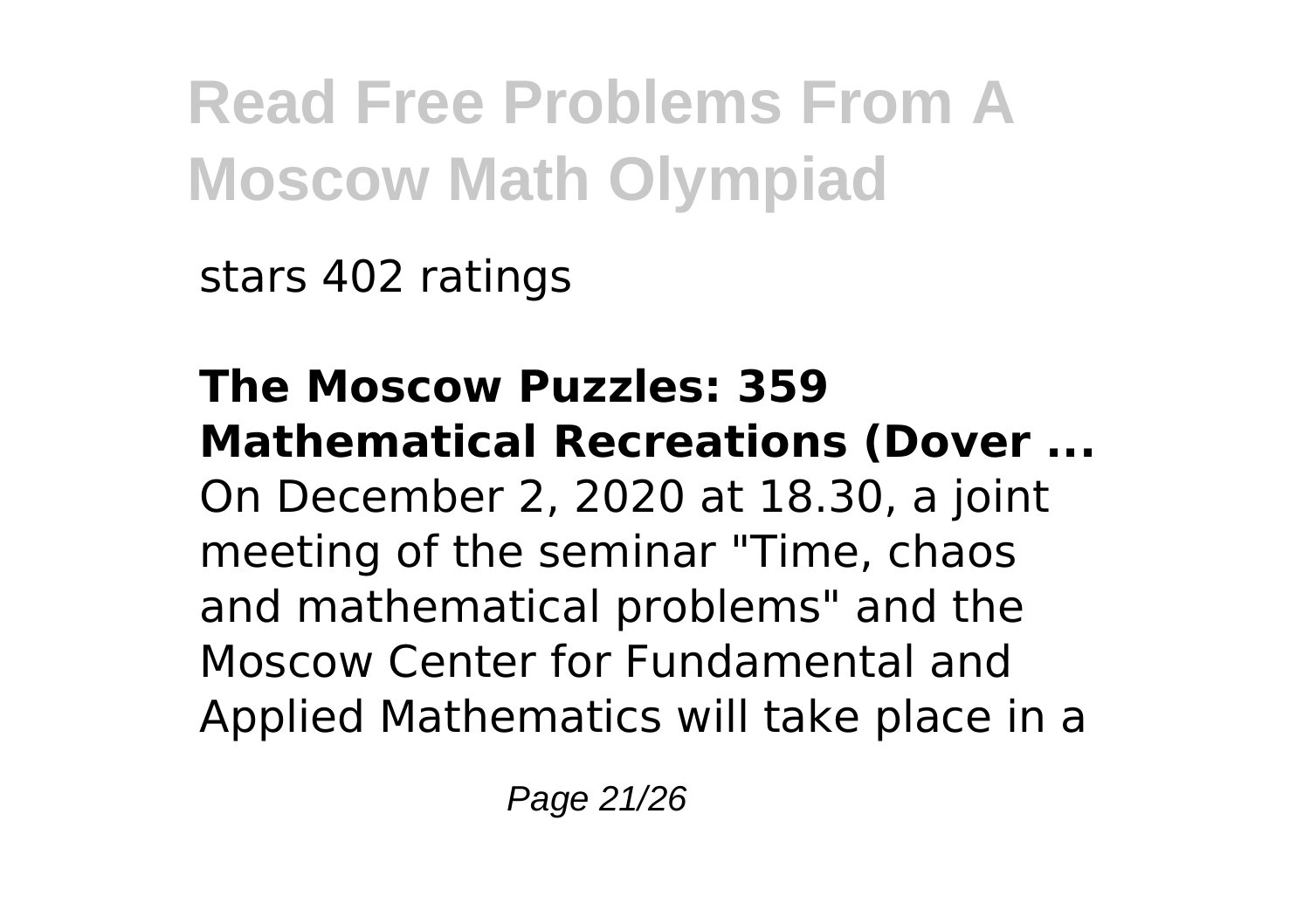remote format.

### **Scientific seminar «Time, chaos and mathematical problems ...**

Problems from a Moscow Math Olympiad . BEGINNERS CIRCLE . June 24, 2015 . The following set of problems was given to 5th graders on a Moscow Math

Olympiad: 1. The weight Winnie the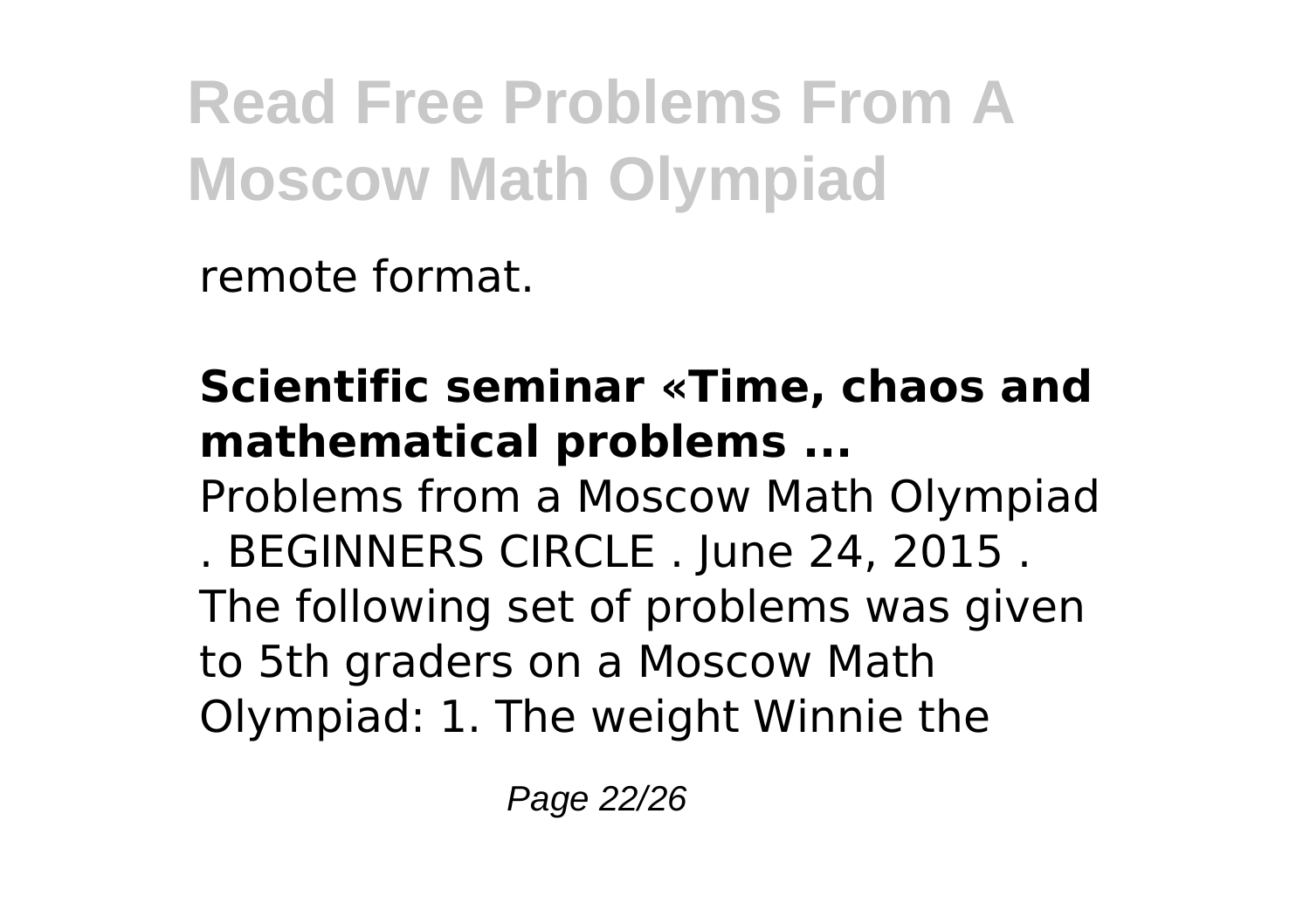Pooh holding 5 jars of honey is 25 kg. The weight of Winnie the . Pooh holding 3 jars of honey is 19 kg.

### **Problems from a Moscow Math Olympiad**

From I.M. Yaglom's "Problems, Problems, Problems. History and Contemporaneity" (a review of MOSCOW MATHEMATICAL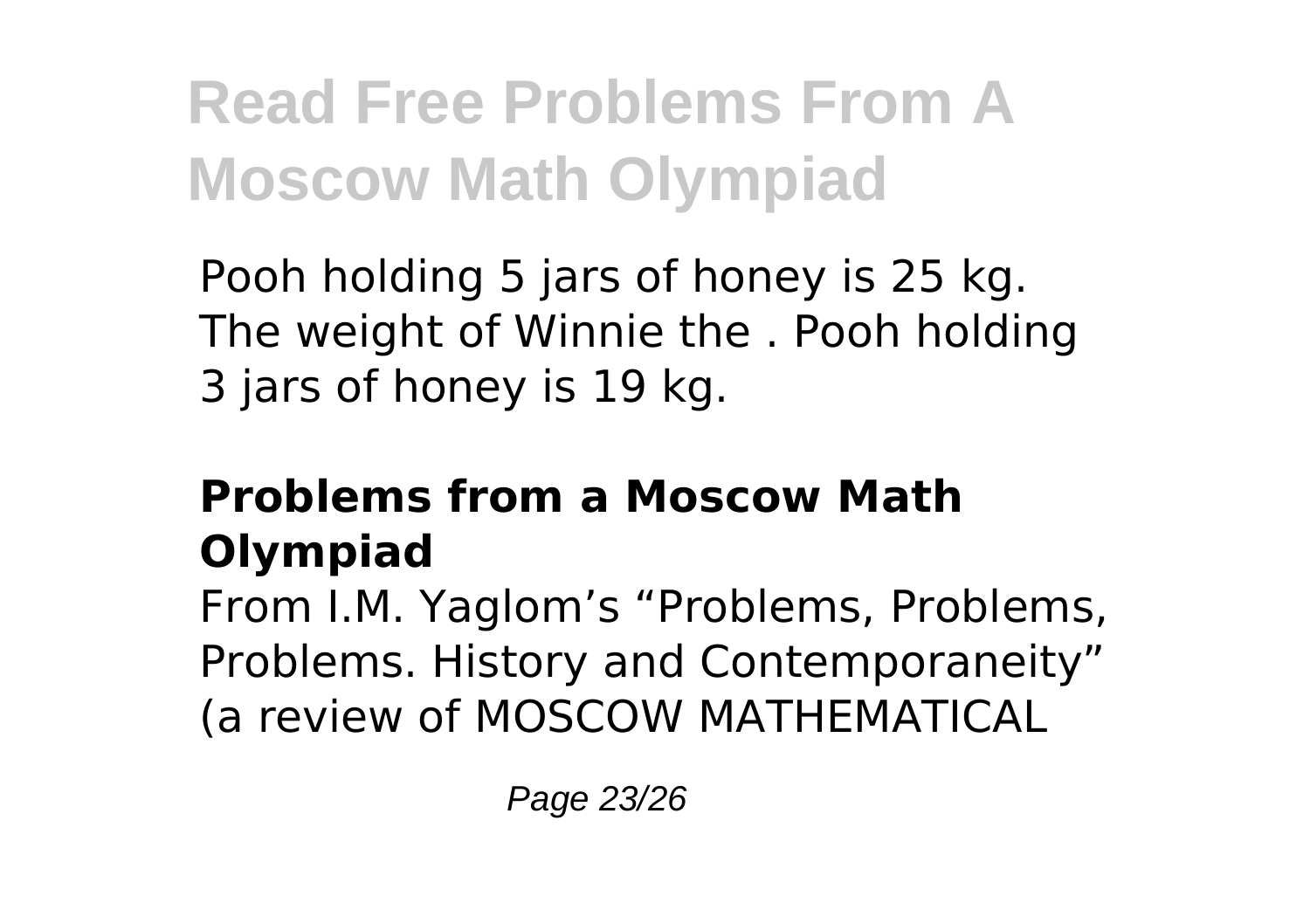OLYMPIADS compiled by G. Galperin and A. Tolpygo) The oldest of the USSR Math Olympiads is the Leningrad High-school Olympiad launched in 1934 (the Moscow Math Olympiad runs since 1935).

### **60-odd YEARS of MOSCOW MATHEMATICAL OLYMPIADS**

Abstract: This is a special collection of

Page 24/26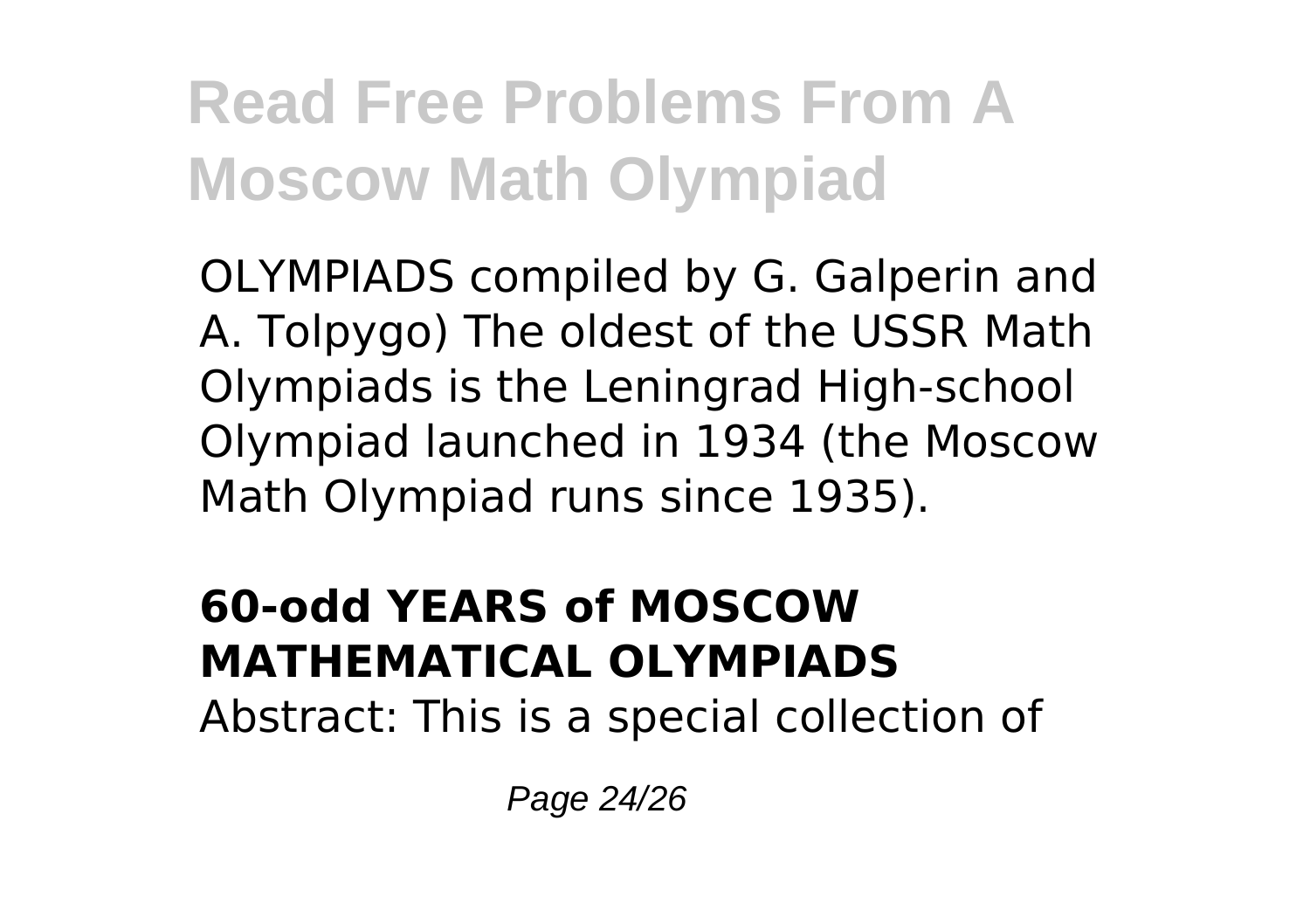problems that were given to select applicants during oral entrance exams to the math department of Moscow State University. These problems were designed to prevent lews and other undesirables from getting a passing grade. Among problems that were used by the department to blackball unwanted candidate students, these